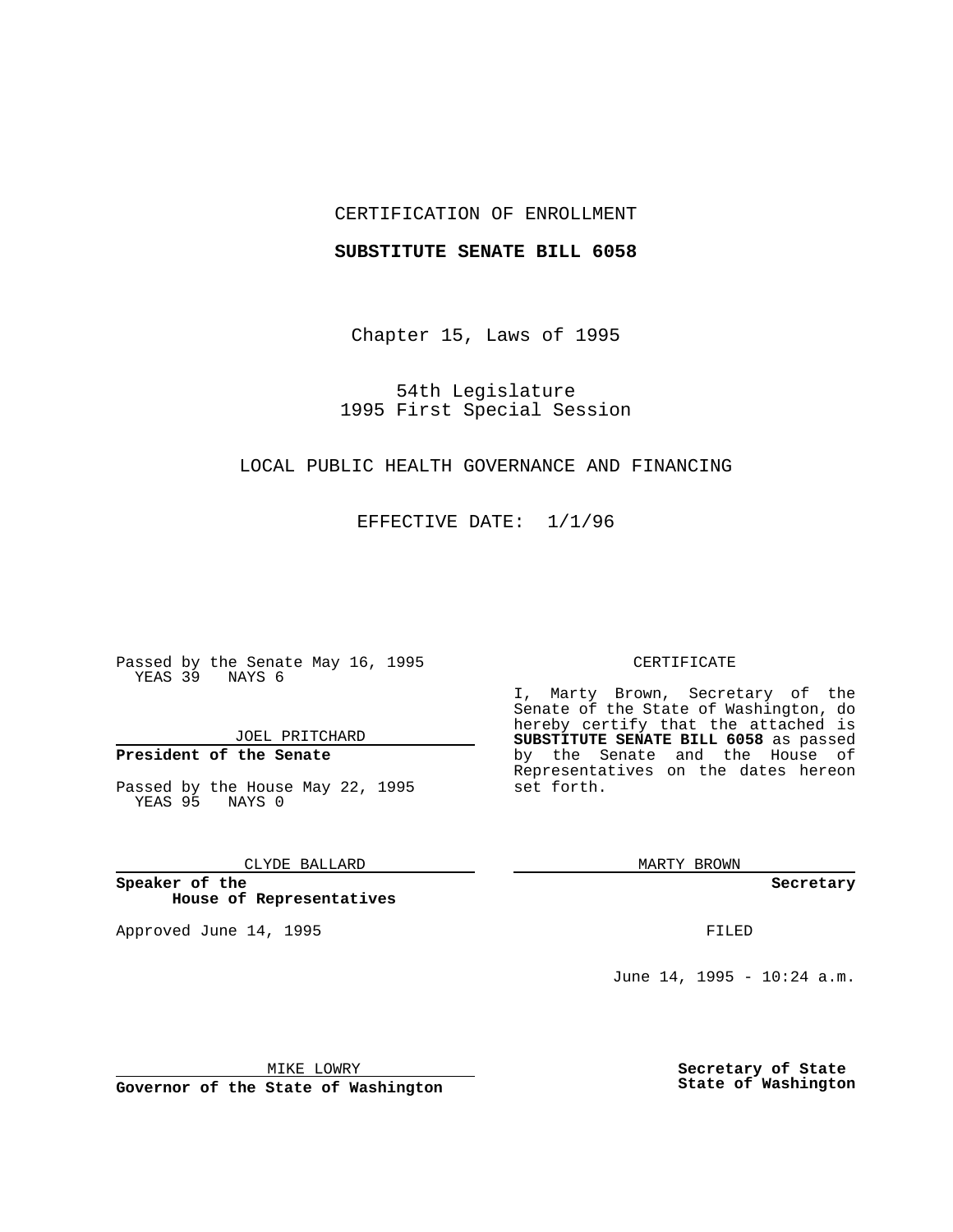## **SUBSTITUTE SENATE BILL 6058** \_\_\_\_\_\_\_\_\_\_\_\_\_\_\_\_\_\_\_\_\_\_\_\_\_\_\_\_\_\_\_\_\_\_\_\_\_\_\_\_\_\_\_\_\_\_\_

\_\_\_\_\_\_\_\_\_\_\_\_\_\_\_\_\_\_\_\_\_\_\_\_\_\_\_\_\_\_\_\_\_\_\_\_\_\_\_\_\_\_\_\_\_\_\_

Passed Legislature - 1995 First Special Session

**State of Washington 54th Legislature 1995 Regular Session**

**By** Senate Committee on Ways & Means (originally sponsored by Senator Loveland)

Read first time 04/11/95.

 AN ACT Relating to local public health governance and financing; reenacting and amending RCW 82.44.110; adding a new section to chapter 70.05 RCW; and providing an effective date.

BE IT ENACTED BY THE LEGISLATURE OF THE STATE OF WASHINGTON:

 NEW SECTION. **Sec. 1.** A new section is added to chapter 70.05 RCW to read as follows:

 (1) The county public health account is created in the state treasury. Funds deposited in the county public health account shall be distributed by the state treasurer to each local public health jurisdiction based upon amounts certified to it by the department of community, trade, and economic development in consultation with the Washington state association of counties. The account shall include funds distributed under RCW 82.44.110 and such funds as are appropriated to the account from the health services account under RCW 43.72.900, the public health services account under RCW 43.72.902, and such other funds as the legislature may appropriate to it.

 (2) The director of the department of community, trade, and economic development shall certify the amounts to be distributed to each local public health jurisdiction using 1995 as the base year of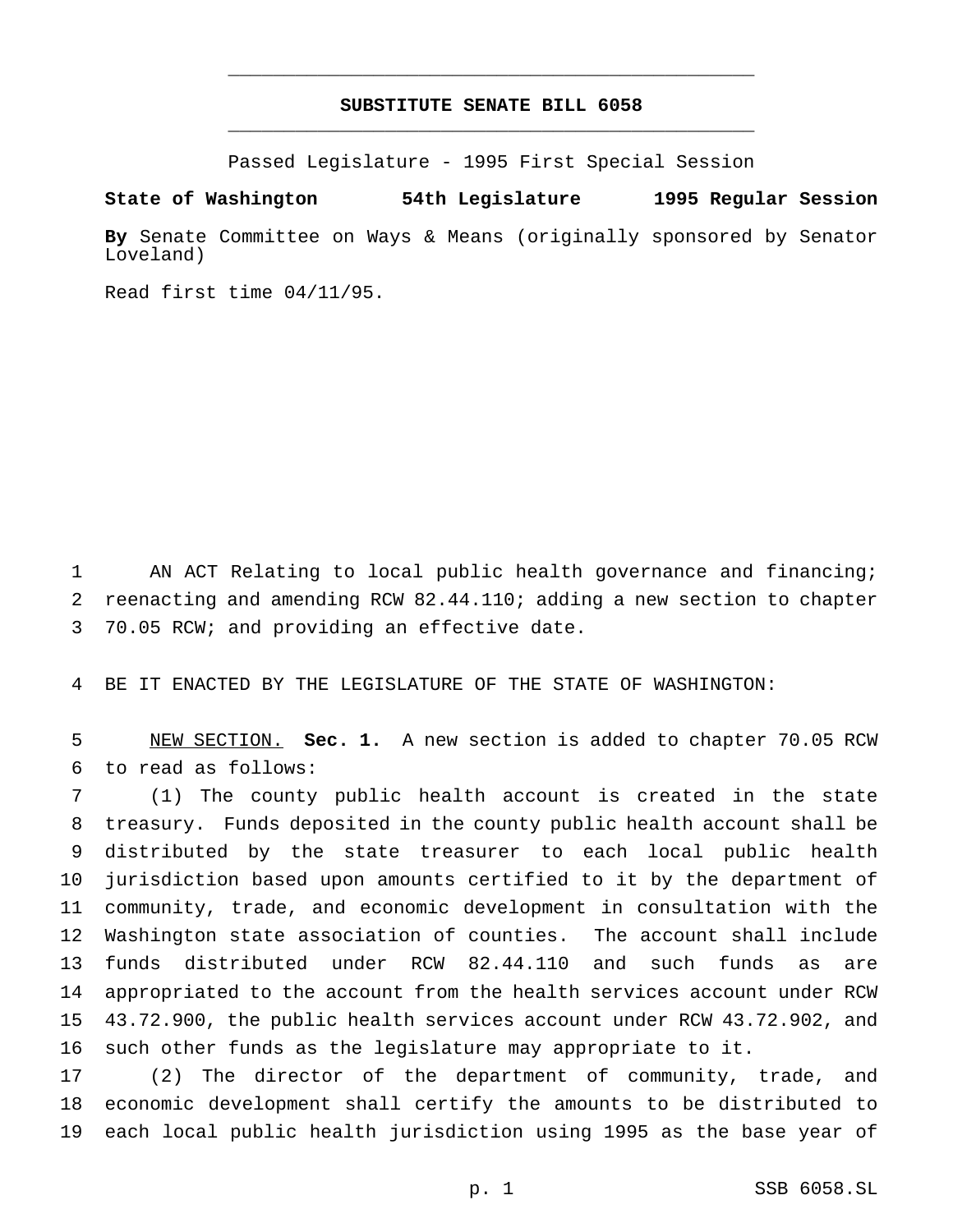actual city contributions to local public health. The county treasurer shall certify the actual 1995 city contribution to the department. Funds in excess of the base shall be distributed proportionately among the health jurisdictions based on incorporated population figures as last determined by the office of financial management.

 (3) Moneys distributed under this section shall be expended exclusively for local public health purposes.

 **Sec. 2.** RCW 82.44.110 and 1993 sp.s. c 21 s 7 and 1993 c 492 s 253 are each reenacted and amended to read as follows:

 The county auditor shall regularly, when remitting license fee receipts, pay over and account to the director of licensing for the excise taxes collected under the provisions of this chapter. The director shall forthwith transmit the excise taxes to the state treasurer.

 (1) The state treasurer shall deposit the excise taxes collected under RCW 82.44.020(1) as follows:

 (a) 1.60 percent into the motor vehicle fund to defray administrative and other expenses incurred by the department in the collection of the excise tax.

 (b) 8.15 percent into the Puget Sound capital construction account in the motor vehicle fund.

 (c) 4.07 percent into the Puget Sound ferry operations account in the motor vehicle fund.

 (d) 5.88 percent into the general fund to be distributed under RCW 82.44.155.

 (e) 4.75 percent into the municipal sales and use tax equalization account in the general fund created in RCW 82.14.210.

 (f) 1.60 percent into the county sales and use tax equalization account in the general fund created in RCW 82.14.200.

 (g) 62.6440 percent into the general fund through June 30, 1995, and 57.6440 percent into the general fund beginning July 1, 1995.

 (h) 5 percent into the transportation fund created in RCW 82.44.180 beginning July 1, 1995.

 (i) 5.9686 percent into the county criminal justice assistance account created in RCW 82.14.310.

 (j) 1.1937 percent into the municipal criminal justice assistance account for distribution under RCW 82.14.320.